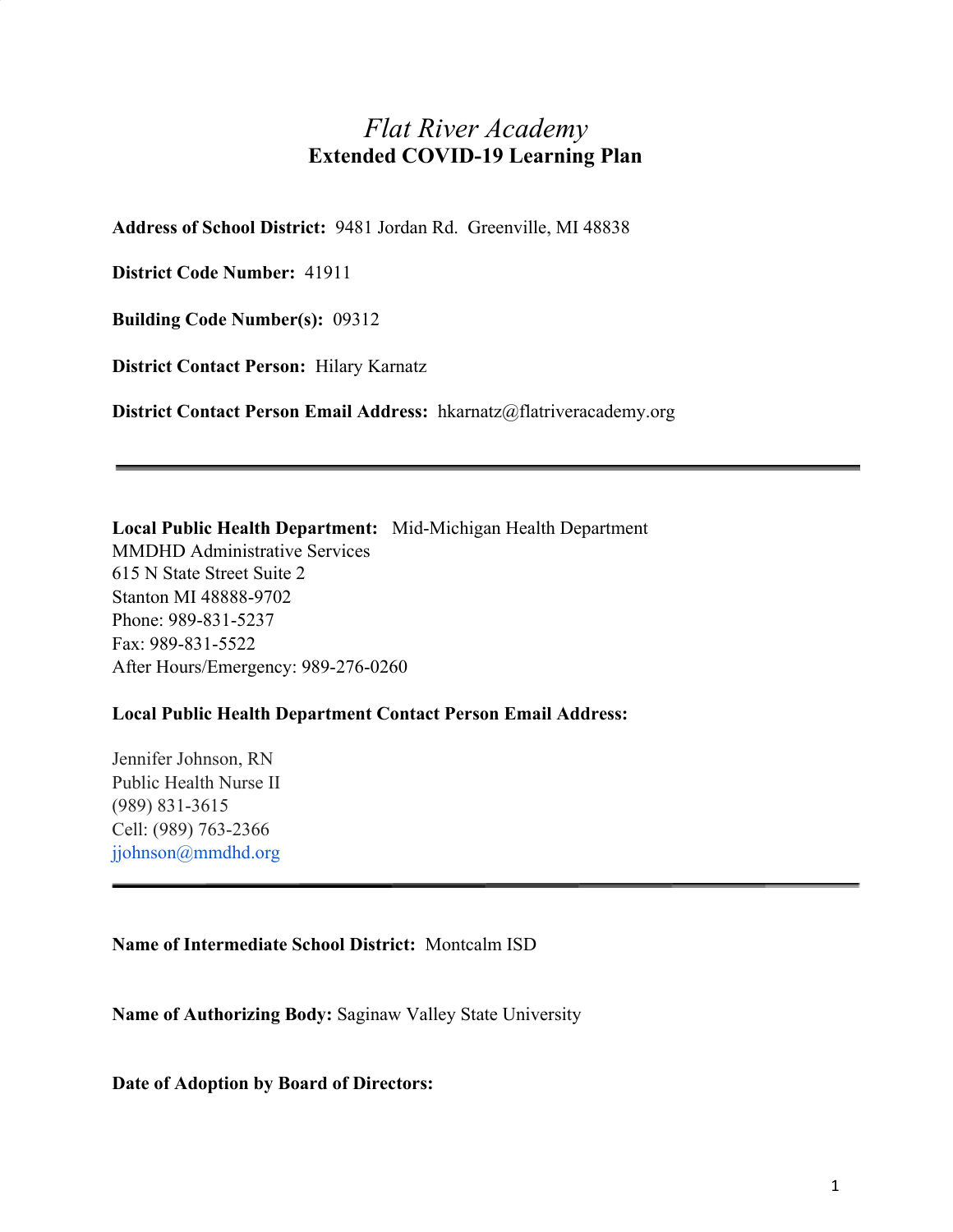### **Assurances**

- The Academy will administer an approved benchmark assessment, or local benchmark assessment, or any combination thereof, to all pupils in grades K to 8 to measure proficiency in reading and mathematics within the first nine weeks of the 2020-2021 school year.
- Within thirty days after the approval of its Extended COVID-19 Learning Plan, and every 30 days thereafter, the Academy, at a meeting of its board of directors, will re-confirm how instruction is delivered during the 2020-2021 school year and will solicit public comment, at a public meeting, from the parents or legal guardians enrolled in the Academy.
- If delivering pupil instruction virtually, the Academy will expose each pupil to the academic standards that apply for each pupil's grade level or courses in the same scope and sequence as the Academy had planned for that exposure to occur for in-person instruction.
- If delivering pupil instruction virtually, the Academy will provide pupils with equitable access to technology and the internet necessary to participate in instruction.
- The Academy will ensure that students with disabilities will be provided with equitable access to instruction and accommodation in accordance with applicable state and federal laws, rules and regulations.
- The Academy, in consultation with a local health department, and district employees, will develop guidelines concerning appropriate methods for delivering pupil instruction for the 2020-2021 school year that are based on local data that are based on key metrics. A determination concerning the method for delivering pupil instruction shall remain at the Academy Board's discretion. Key metrics that the Academy will consider shall include at least all of the following:
	- o COVID-19 Cases or Positive COVID-19 tests
	- o Hospitalizations due to COVID-19
	- o Number of deaths resulting from COVID-19 over a 14-day period
	- o COVID-19 cases for each day for each 1 million individuals
	- o The percentage of positive COVID-19 tests over a 4-week period
	- o Health capacity strength
	- o Testing, tracing, and containment infrastructure with regard to COVID-19
- If the Academy determines that it is safe to provide in-person pupil instruction to pupils, the Academy will prioritize providing in-person pupil instruction to pupils in grades K to 5 who are enrolled in the Academy.
- The Academy will ensure that two (2), 2-way interactions occur between a pupil enrolled in the Academy and the pupil's teacher or at least one (1) of the pupil's teachers during each week of the school year for at least 75% of the pupils enrolled in the Academy. The Academy will publicly announce its weekly interaction rates at each Academy Board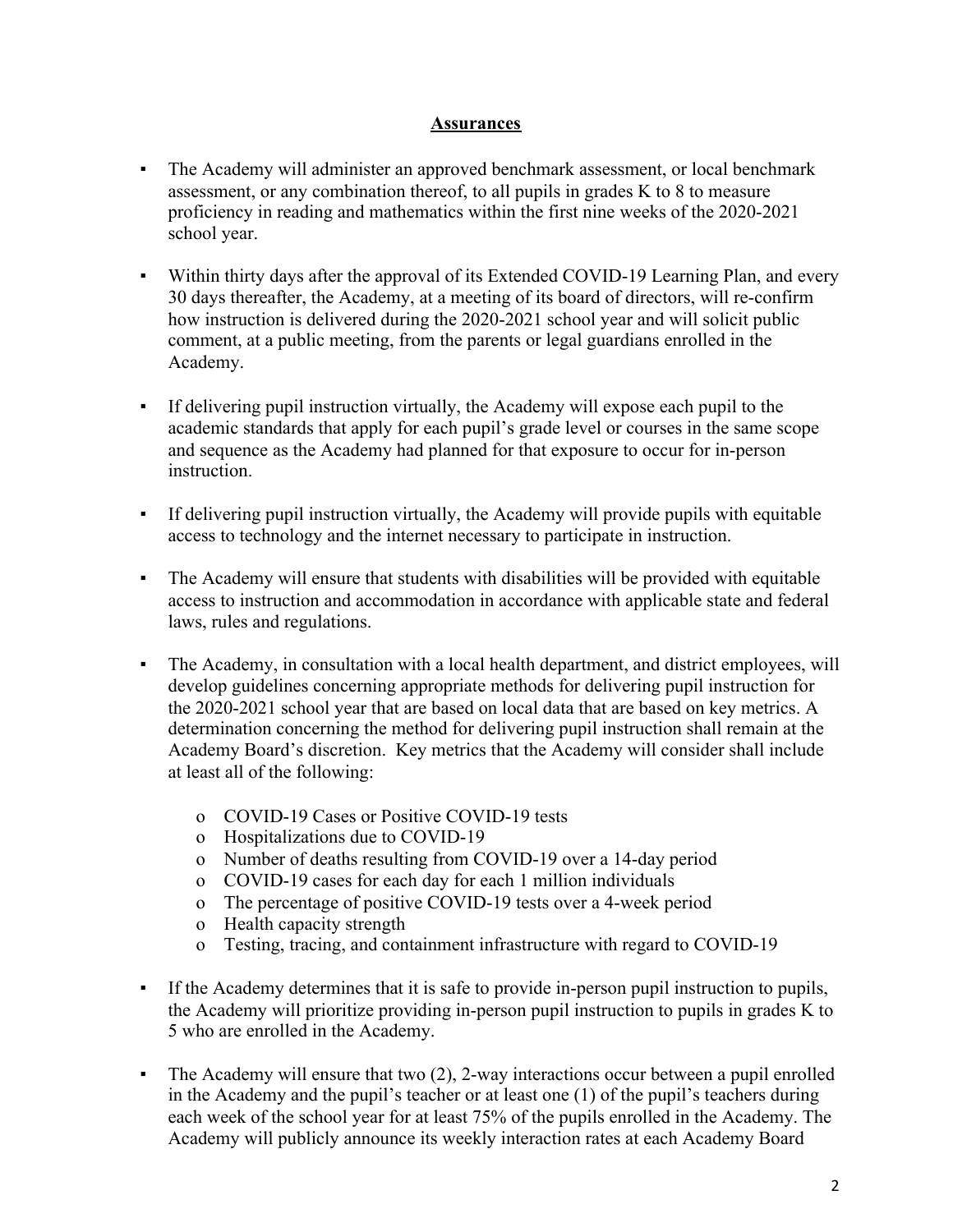meeting where it re-confirms how instruction is being delivered , beginning 30 days after approval of its Extended COVID-19 Learning Plan, and every 30 days thereafter. The Academy will make those rates available through the transparency reporting link located on the Academy website each month for the 2020-2021 school year.

▪ The Academy will create and make available on its transparency reporting link located on the Academy's website, a report concerning the progress made in meeting the educational goals contained in its Extended COVID-19 Learning Plan not later than **February 1, 2021**, for goals its expected would be achieved by the middle of the school year and not later than the last day of school of the 2020-2021 school year for goals the Academy expected would be achieved by the end of the school year.

Jennifer Gibson President of the Board of Directors

9/29/2020

Date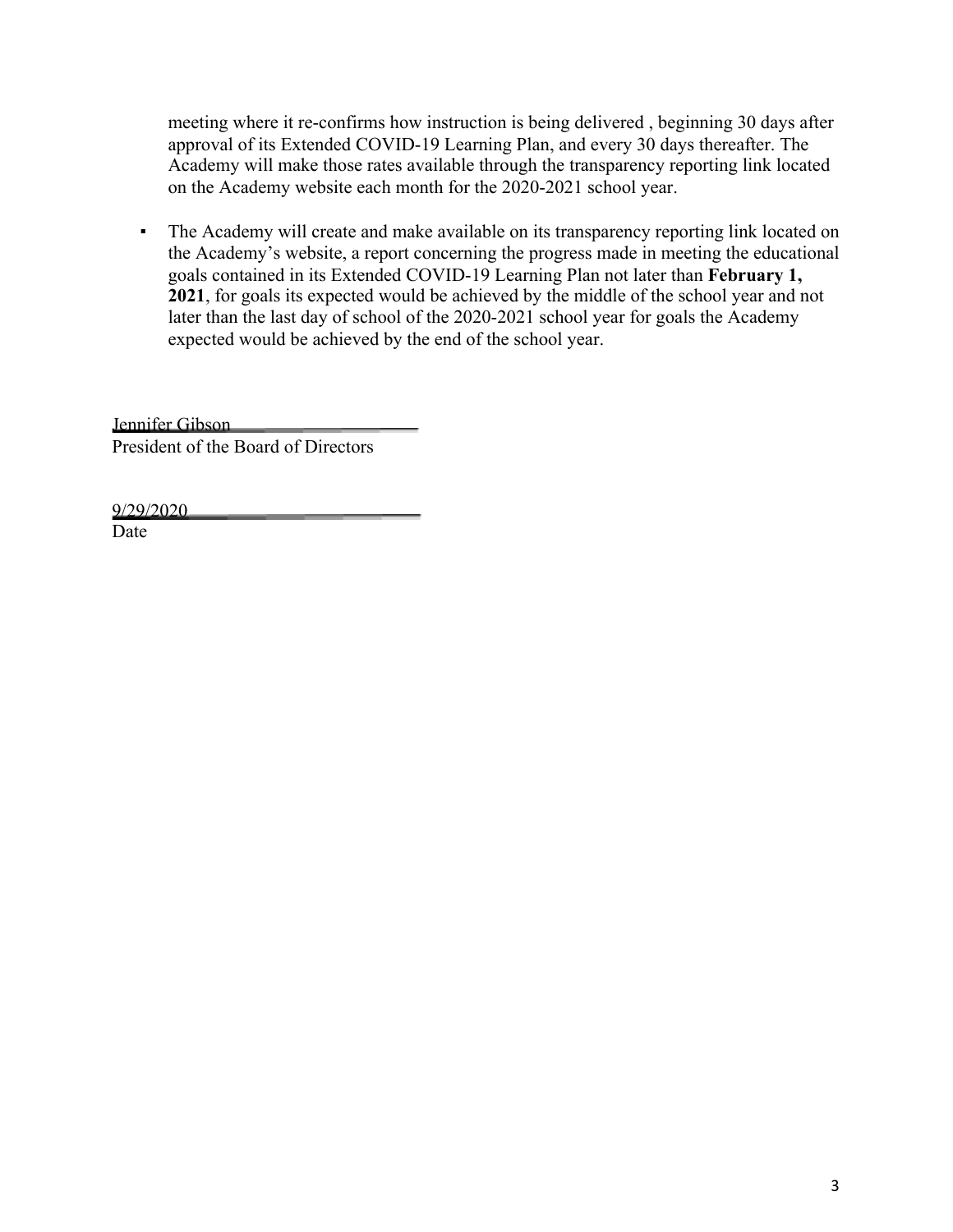### **Introduction and Overview**

#### **Academy Statement:**

Flat River Academy is committed to providing an excellent and equitable education for all students. Located in Greenville, Michigan, our charter school serves 120 students in kindergarten through 8th grade. We believe that an excellent education includes a high-quality curriculum, hands-on learning, differentiated instruction taught by a qualified and dedicated educators in a safe environment. In keeping with these important factors, Flat River Academy prioritized aspects of our Extended COVID-19 Learning Plan to emphasize access, equitability, and quality assurance. This plan was developed in collaboration with all stakeholders. Since March, Flat River Academy maintained open lines of communication with teachers, staff members, school board members, students, parents and the community. We regularly checked in through emails, phone calls and surveys to guide our planning. Through these methods we found that our teachers and staff, along with most parents, wanted in-person schooling this fall. An initial proposed plan was developed with teachers, staff and a volunteer school board member. These plans were then released to the community via a video presentation for public feedback. Community members were invited to share comments and ask questions about the proposed plan. Parents and community members were also encouraged to attend a special board meeting held on July 21st 2020 to discuss and share ideas about the proposed plan. All comments and questions were heard by the board and addressed. The board approved the original Preparedness Plan with consideration of all stakeholders. In continuance with our promise to provide as much in-person instruction as possible, Flat River Academy began 5 days a week in-person instruction K-8th grade on August 26th.

The COVID-19 global pandemic has and will continue to impact our school community in a number of ways: we are experiencing a traumatic event, many students may have significant gaps in their learning, and equity issues are more pronounced. As we return to school in the fall, our priorities will be to ensure the well-being of all members of our school community and address gaps in learning. Because of the wide range of experiences students had during the remote learning portion of the 19-20 school year, we anticipate that students will come to school in the fall of 2020 with a wider than usual range of competencies. We expect that many students will be behind and will need opportunities to close the achievement gap. Teachers will need opportunities to collaborate with each other as they examine student work and determine what comes next in the learning for each student. Student schedules were developed to allow for individualized goals and learning for every student. Flat River Academy will continue to monitor student well-being and academic growth so we can respond appropriately to meet the needs of our school community.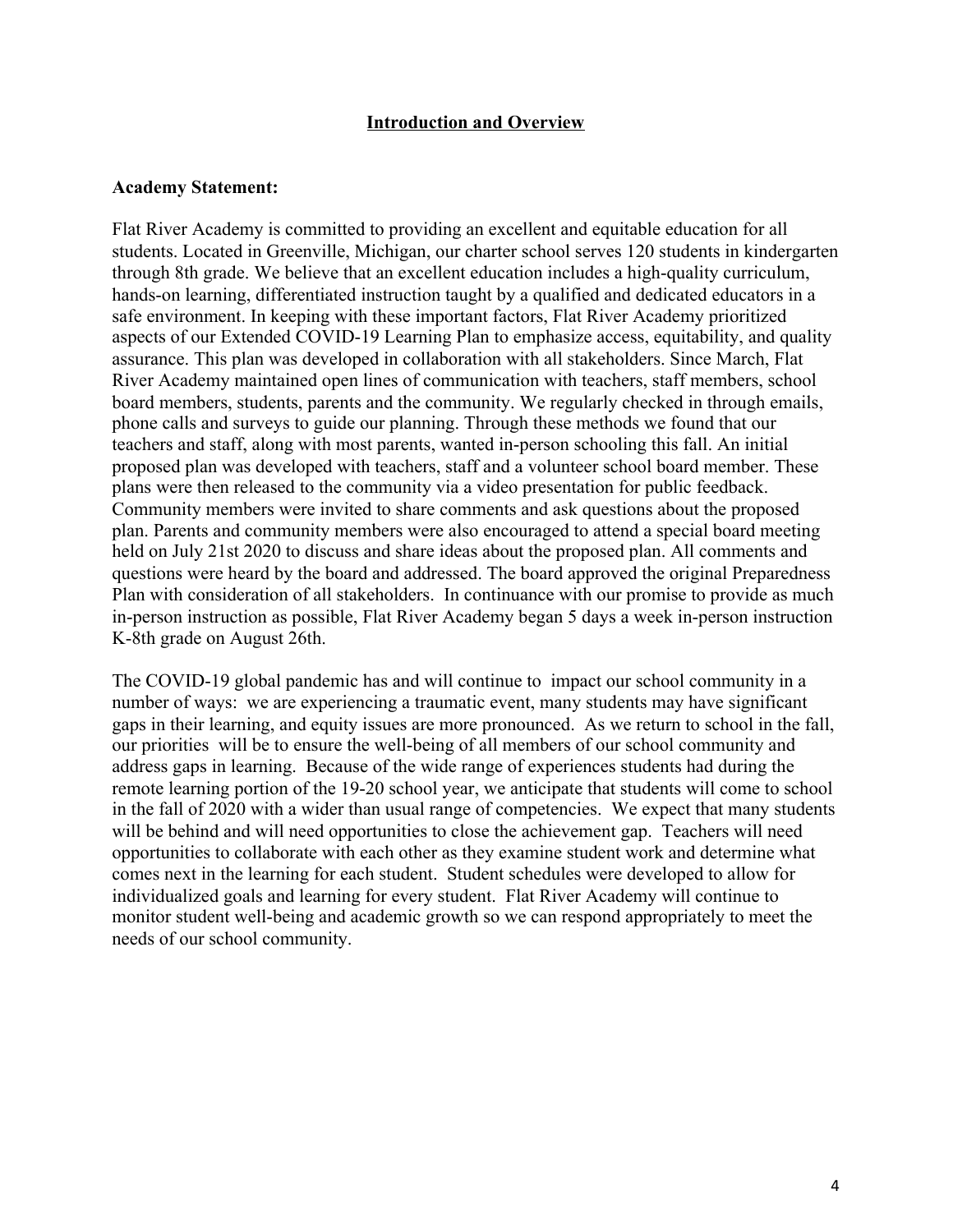# **Educational Goals**

### **Quality Evidence-Based Assessment Practices**

Flat River Academy will use a combination of benchmark assessment, teacher collected data, and individualized progress monitoring to develop a plan for student growth.

## **Educational Goals**

The NWEA assessments in reading and mathematics will be administered to K-8 students 3 times a year: once in the first nine weeks of the school year, again in the winter (approximately half way through the year), and again prior to the last day of school. For students that fall below the 33rd percentile additional diagnostic assessments and monitoring will occur. Student conditional growth percentile (gains percentile) for the NWEA Reading and Math (grades 1-8) will be above the 50th percentile.

**Goal 1 -** All students (K-8) will improve performance in Reading/ELA from Fall to Spring as measured by NWEA.

- All teachers will use the formative assessment process to support adjustment to teaching & learning, to support meaningful student progress towards mastery of Reading/ELA academic standards.
- Results from local Reading/ELA summative assessments, and formative assessment will be continuously discussed and analyzed by staff.
- Additional diagnostic assessments will be given to students that are below proficiency in the area of reading.
- Progress monitoring will be kept to ensure students are making progress between benchmark assessments.

**Goal 2 -** All students (K-8) will improve performance in Mathematics from Fall to Spring as measured by NWEA.

- All teachers will use the formative assessment process to support adjustment to teaching & learning, to support meaningful student progress towards mastery of Math academic standards.
- Results from local Math summative assessments, and formative assessment will be continuously discussed and analyzed by staff.
- Progress monitoring using curriculum-based assessments will be kept to ensure students are making progress between benchmark assessments.

**Goal 3 (mid-year goal) -** All students (K-8) will improve performance in Mathematics and ELA Fall to Winter as measured by the NWEA.

- All teachers will use the formative assessment process to support adjustment to teaching & learning, to support meaningful student progress towards mastery of Math academic standards.
- Results from local Math summative assessments, and formative assessment will be continuously discussed and analyzed by staff.
- Additional diagnostic assessments will be given to students that are below proficiency in the area of reading to provide additional instructional support.
- Progress monitoring using curriculum-based assessments and intervention will be kept to ensure students are making progress between benchmark assessments.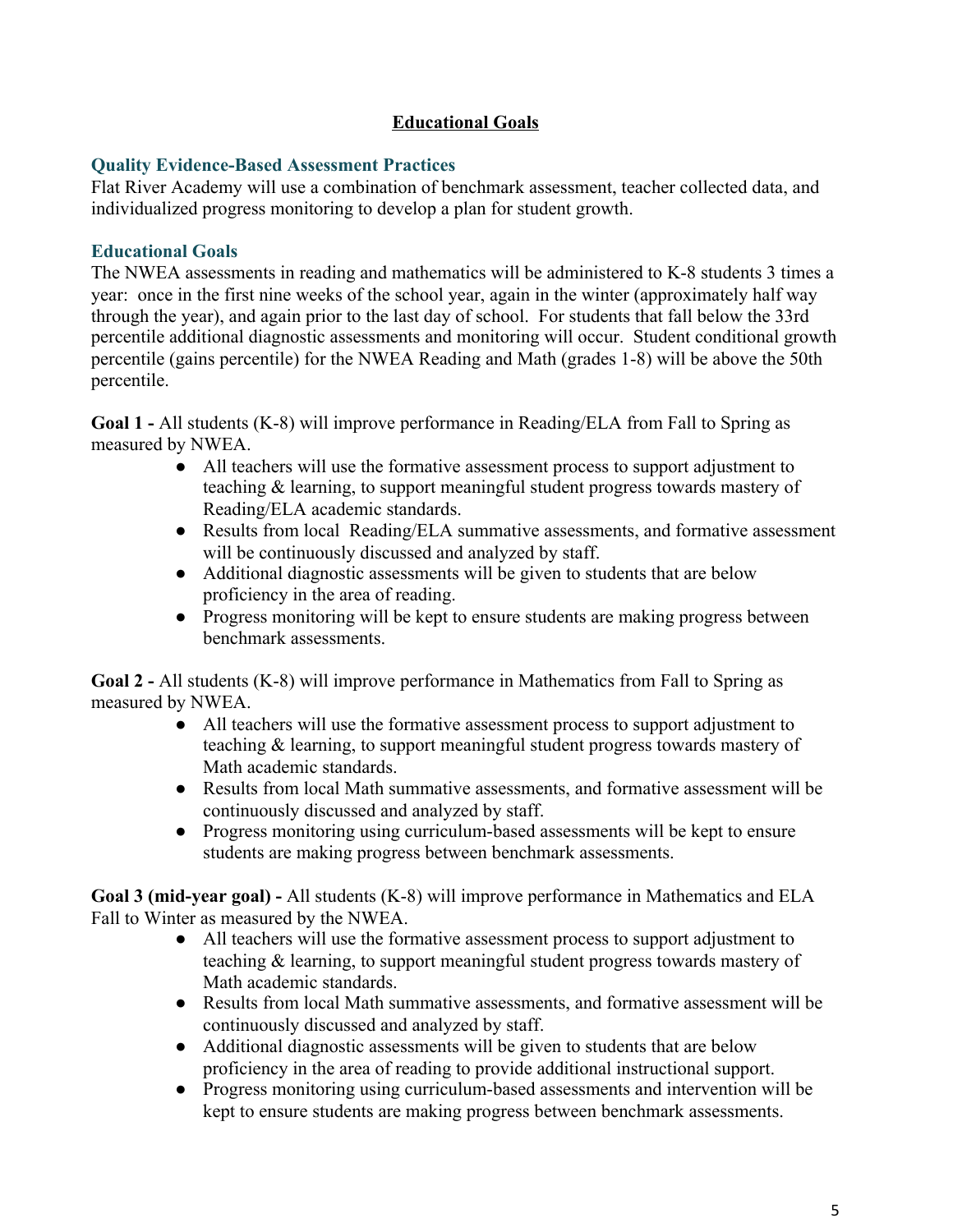### **Instructional Delivery & Exposure to Core Content**

Note: Flat River Academy's full instructional plan can be found in the [Return to Learn Plan here](https://a16e7ec5-f7ed-4707-9644-4d6a75be672f.filesusr.com/ugd/eebb5e_142d9764a2d746e1b877eedc79bd9193.pdf).

### **Academy Statement:**

#### **Mode of Instruction**

To start the school year, all K-8 students will attend school every day for face-to-face instruction. Student and staff health and safety will be addressed through a cohort model that keeps students together for the entire school day. Flat River Academy will provide Chromebooks for every student and use Google Classroom daily during in-person learning to teach students how to use the technology in case of a required closure. If warranted due to health and safety concerns, Flat River Academy may temporarily close for in-person instruction. This may happen in response to an executive order, local outbreak or necessary quarantining of students or staff. Flat River Academy will maintain every effort possible to safely have in-person school if possible. Our intent is to close temporarily, only as necessary.

Flat River Academy will use the same curriculum as in the previous year to teach all grade-level content standards to students. In the event that the school is closed or a class is in quarantine, remote learning will be provided. Students will be sent home with their assigned Chromebooks and will learn via online tools, materials sent home and video recorded teacher instruction that is complemented with synchronous meetings. All teachers will be preparing students to access their learning through Google classroom. The teachers will continue to offer the same curriculum as they would if they were in-person learning to provide a seamless approach to instruction throughout the school year.

### **Curriculum and Instruction: Academic Standards**

Flat River Academy's curriculum for core academic areas is aligned to state standards and will be provided by highly qualified teachers through face-to-face learning. Teachers are prepared to navigate the wider than usual range of competencies. The Academy has provided teachers with additional professional development in the area of literacy interventions and differentiation. All students are issued a chromebook. Each classroom teacher has a Google Classroom where students check-in daily and complete assignments. In the event a classroom needs to quarantine, the transition will be seamless as students and teachers are using the technology on a daily basis. In the event quarantining is necessarily, students will complete assignments in google classroom just as they are during face-to-face instruction. Whole group , small group, and interventions will also continue to be provided to students via Google Meet.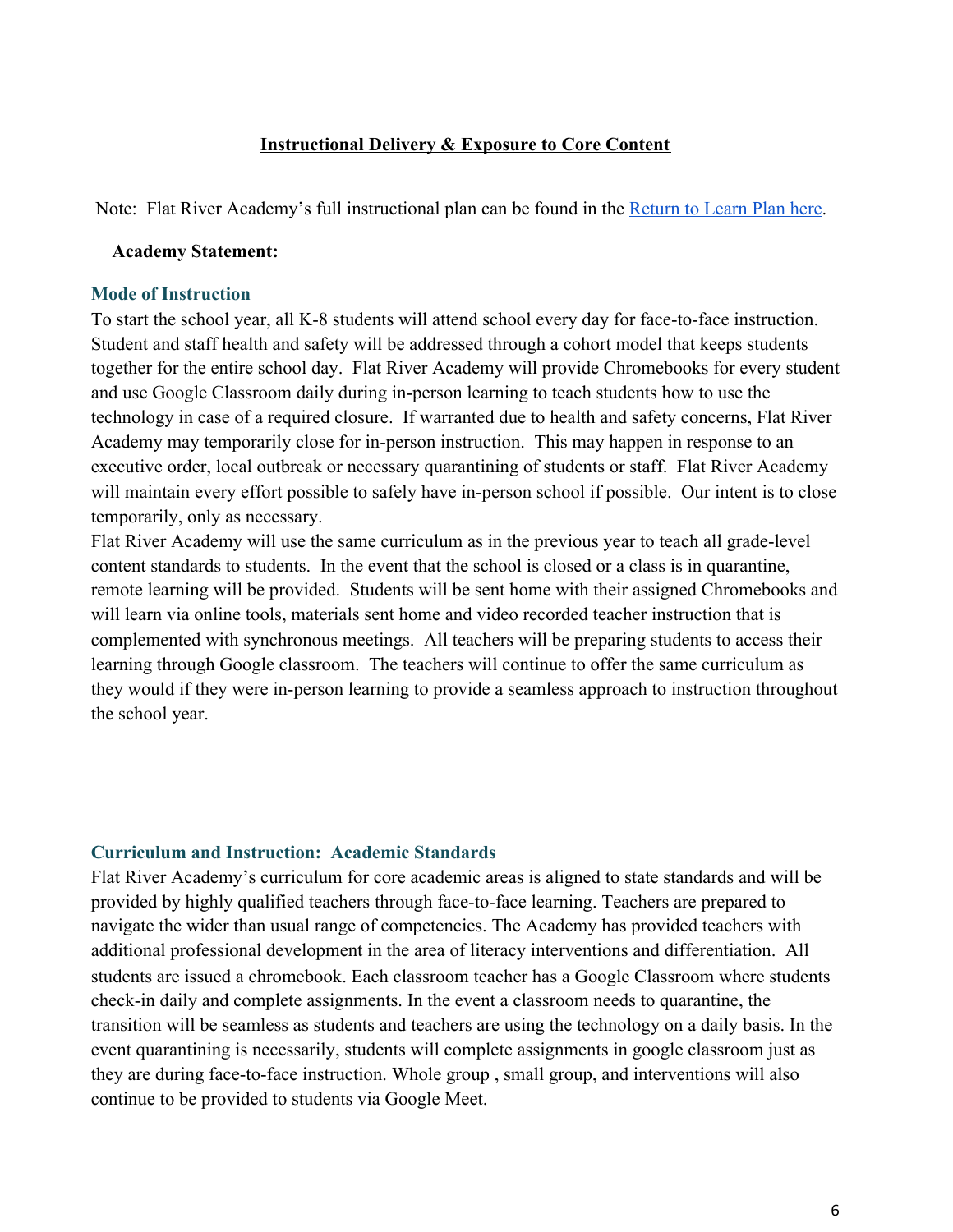### **Assessment and Grading**

Flat River Academy uses standards based grading for K-5 based on the Michigan Standards/Common Core. Middle school teachers will base assessment on Michigan Standards and Common Core as well, while assigning letter grades for mastery. We regularly assess students at the district and classroom level to determine if they are making progress toward meeting those standards. We place a heavy emphasis on formative assessment. This is critical in the instructional process so that students receive timely feedback that helps them know what they need to do to improve. It also gives the teacher important information to know how to adjust the teaching and learning process to meet each student's needs.

Students are progress monitored in reading based on running records, phonics/reading assessments and NWEA. Students are assessed every six weeks to ensure adequate progress is being made. If adequate progress is not made, student interventions are intensified. Students are progress monitored in math based on daily exit tickets as well as frequent formative assessments and NWEA. Formative data is used to provide students small group instruction when needed. Students that are not making adequate progress toward their learning goals will be provided interventions.

We make available to our parents and legal guardians a web-based system that allows them to see their children's grades at any time. Our teachers keep up-to-date information on student grades in this system. This is in addition to the expectation we have for all teachers that they keep parents and guardians abreast of any concerns regarding a student's grade through emails and phone calls. Finally, we send out to parents report cards at the end of each marking period.

For K-5 standards based grading, each marking period parents will be apprised of their student's progress toward mastery of each standard at grade level (and previous standards learned to scaffold) and any above grade level standards worked on. For Middle School students, parents will be provided a report card at each marking period with assigned letter grades for mastery in each subject.

### **Equitable Access**

### **Academy Statement:**

### **Technology**

The Academy is delivering face-to-face instruction. All students are issued a chromebook. Each classroom teacher has a Google Classroom where students check-in daily and complete some assignments. In the event a classroom needs to quarantine, the intent for the transition is to be seamless as students and teachers are using the technology on a daily basis. Students will continue to receive instruction and assignments in the same curriculum content, sequence and pacing as in-person learning. Students will be provided with their assigned chromebook. The Academy will provide hotspots to a limited number of students that are unable to access the internet. Parents/guardians will also be given information regarding where they can access internet locally.